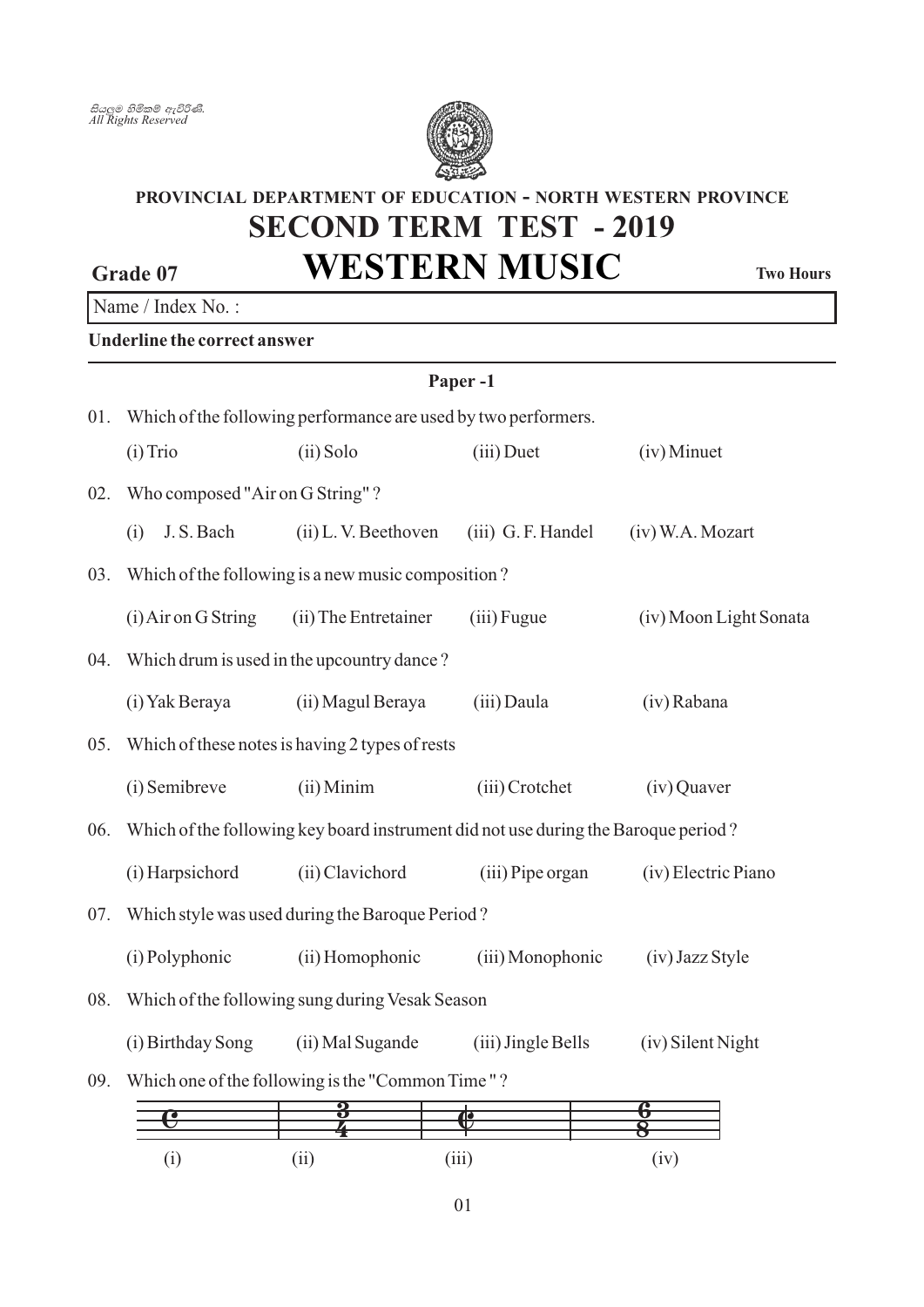## 10. How many notes are there in a Scale,

|           | (1) | 4 notes (ii) 6 notes                     |                                                       | $(iii)$ 8 notes                                                          | $(iv)$ 9 notes |         |
|-----------|-----|------------------------------------------|-------------------------------------------------------|--------------------------------------------------------------------------|----------------|---------|
| $\bullet$ |     |                                          | Mark $(\checkmark)$ or $(\checkmark)$ in the bracket. |                                                                          |                |         |
|           |     |                                          | 11. Harpsichord is a new musical instrument.          |                                                                          |                |         |
|           |     | 12. The speed of new music is very fast. |                                                       |                                                                          |                | $($ $)$ |
|           |     | 13. A solo is performance of one player. |                                                       |                                                                          |                | $($ $)$ |
|           |     |                                          |                                                       | 14. A passage of music which gives out a sad feeling is termed as Major. |                | $($ $)$ |
|           |     | 15. "Ragupathi Raghawa" is a Bhajan      |                                                       |                                                                          |                |         |

• Match A and B

|     | $\mathbf A$       |           |         |                         | B                                 |
|-----|-------------------|-----------|---------|-------------------------|-----------------------------------|
|     | 16. Key Signature | $($ ) (i) |         |                         | $\mathbf{F}$                      |
| 17. | Time Signature    |           |         | $($ ) (ii) $ff$         |                                   |
| 18. | Pianissimo        |           |         | ( ) (iii) $\frac{3}{4}$ |                                   |
| 19. | Common Time       |           |         | $($ ) (iv)              | $\frac{1}{\sqrt{2}}$              |
| 20. | Fortissimo        | $\left($  | $\big)$ | (v)                     | $\boldsymbol{pp}$<br>$(20$ marks) |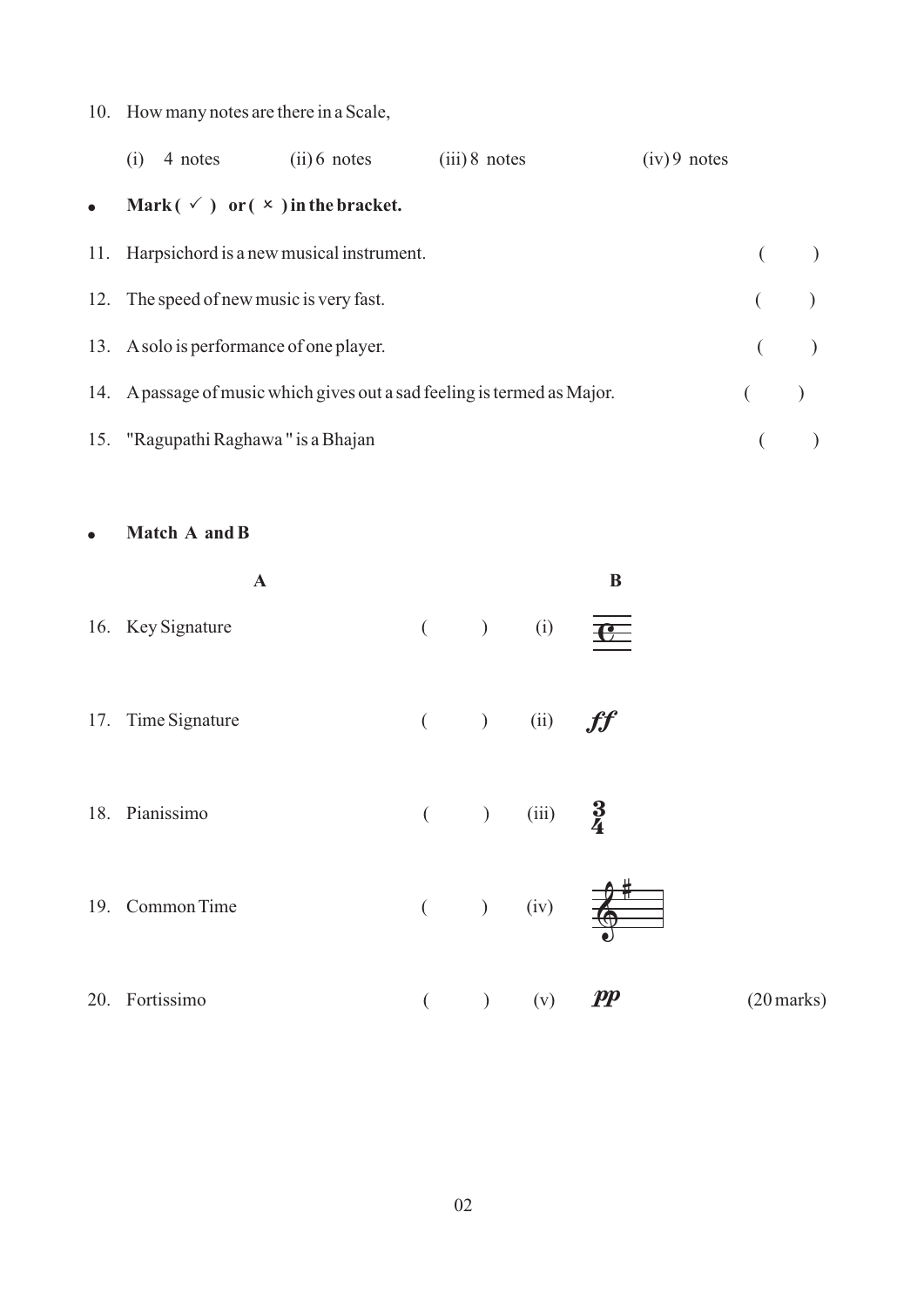#### **Answerquestion No. 01 and Two others.**

 $\bullet$ 

 $\overline{\phantom{a}}$ 

01. Look at the following piece of music and answer the given questions. (10 marks)



<del>d d <u>d</u> d <sup>a v v o v d d d d d d d</del><br>.</del></sup>

 $\overline{a}$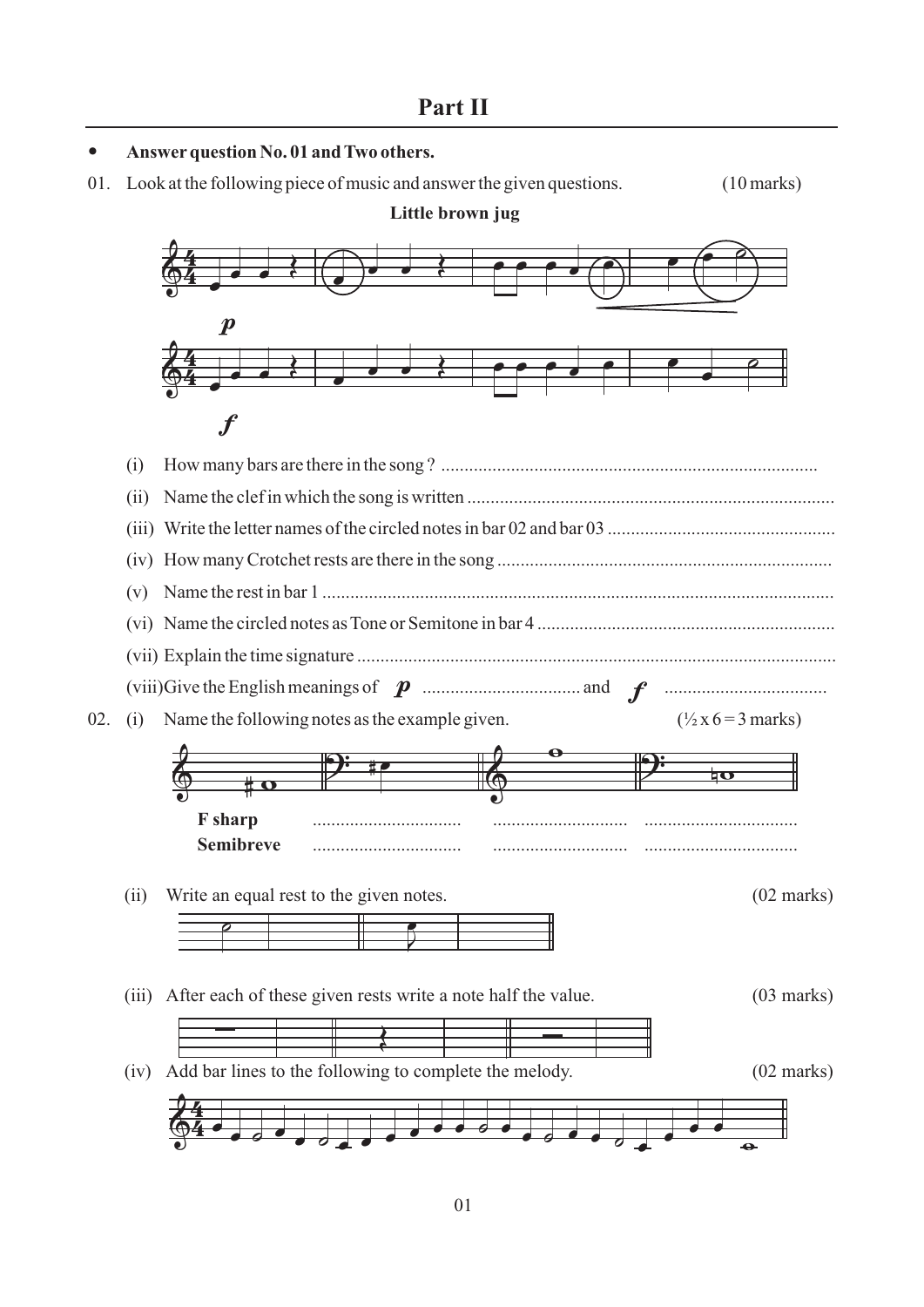

02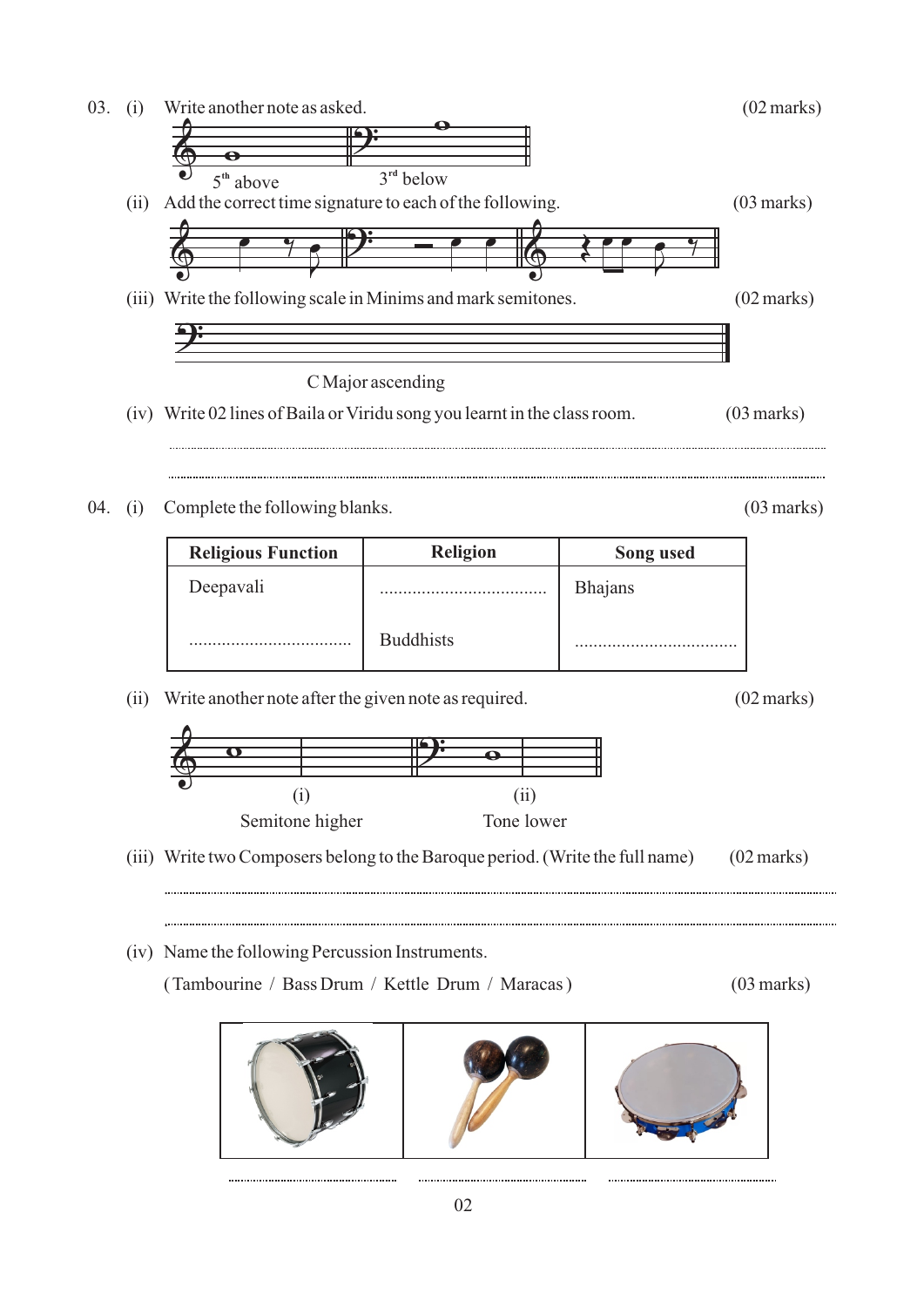

# PROVINCIAL DEPARTMENT OF EDUCATION - NORTH WESTERN PROVINCE **SECOND TERM TEST - 2019 WESTERN MUSIC** Grade 07

Name / Index No.:

### PRACTICAL TEST

|     | 01. Singing any suitable Song<br>10 marks |                                                                    |          |
|-----|-------------------------------------------|--------------------------------------------------------------------|----------|
|     | 02. Play any Recorder Piece               |                                                                    | 10 marks |
|     |                                           | 03. Play a simple melody on a Piano / Key board                    | 10 marks |
| 04. |                                           | (a) Sight reading                                                  | 05 marks |
|     | (b)                                       | <b>Sight Singing</b>                                               | 05 marks |
|     |                                           | (Teacher may choose)                                               |          |
| 05. |                                           | (a) Teacher plays a small melody and get the students to beat time |          |
|     |                                           | Simple Duple or Simple Triple                                      | 03 marks |
|     | (b)                                       | Clapping                                                           | 03 marks |
|     |                                           | 06. Scales - Piano                                                 | 02 marks |
|     |                                           | Recorder                                                           | 02 marks |
|     |                                           |                                                                    |          |

(Any two scales from each instrument)